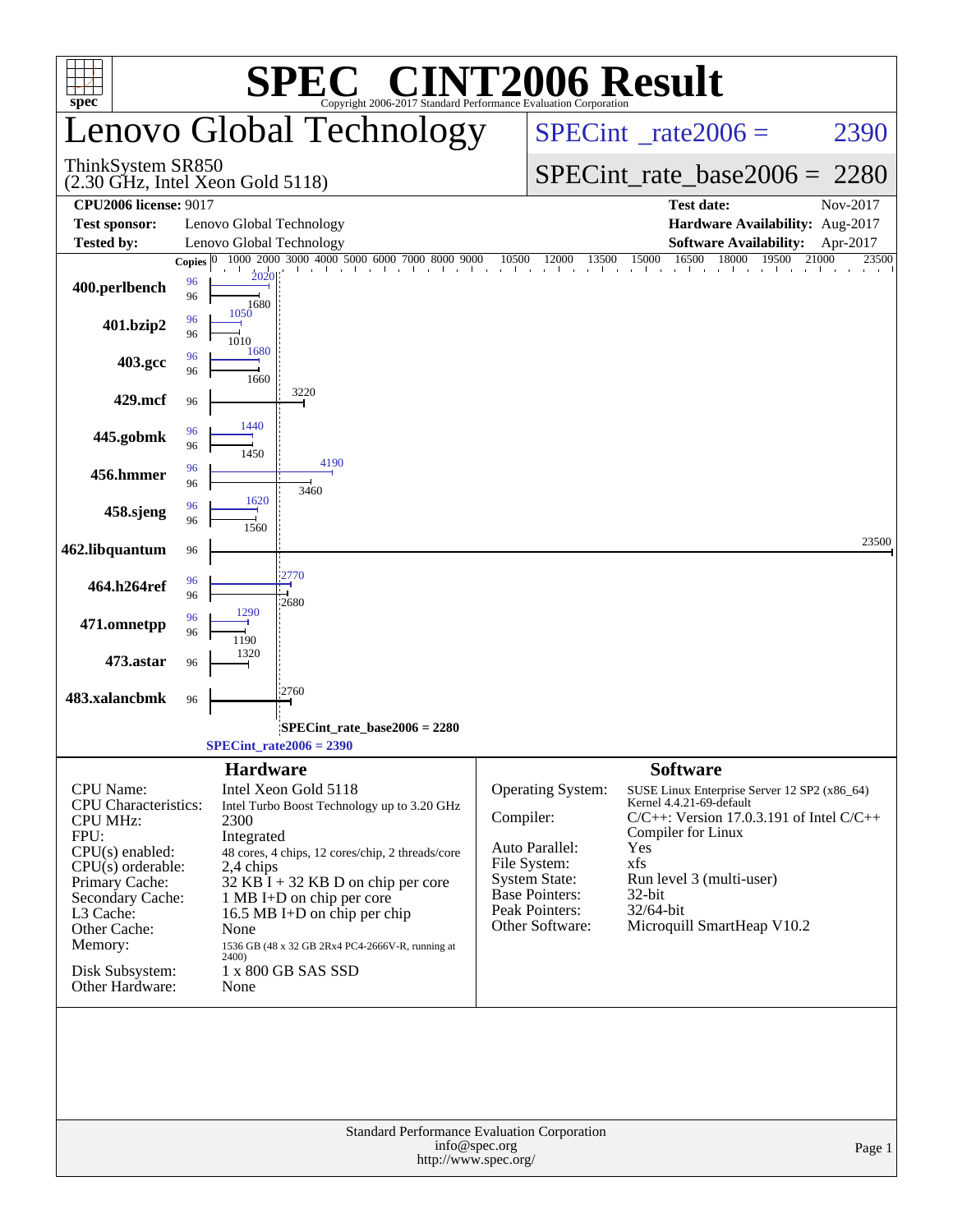

# enovo Global Technology

#### ThinkSystem SR850

(2.30 GHz, Intel Xeon Gold 5118)

SPECint rate $2006 = 2390$ 

### [SPECint\\_rate\\_base2006 =](http://www.spec.org/auto/cpu2006/Docs/result-fields.html#SPECintratebase2006) 2280

**[Test sponsor:](http://www.spec.org/auto/cpu2006/Docs/result-fields.html#Testsponsor)** Lenovo Global Technology **[Hardware Availability:](http://www.spec.org/auto/cpu2006/Docs/result-fields.html#HardwareAvailability)** Aug-2017

**[CPU2006 license:](http://www.spec.org/auto/cpu2006/Docs/result-fields.html#CPU2006license)** 9017 **[Test date:](http://www.spec.org/auto/cpu2006/Docs/result-fields.html#Testdate)** Nov-2017 **[Tested by:](http://www.spec.org/auto/cpu2006/Docs/result-fields.html#Testedby)** Lenovo Global Technology **[Software Availability:](http://www.spec.org/auto/cpu2006/Docs/result-fields.html#SoftwareAvailability)** Apr-2017

### **[Results Table](http://www.spec.org/auto/cpu2006/Docs/result-fields.html#ResultsTable)**

|                    | <b>Base</b>   |                |       |                |       |                |       | <b>Peak</b>   |                |              |                                                                                                          |              |                |              |
|--------------------|---------------|----------------|-------|----------------|-------|----------------|-------|---------------|----------------|--------------|----------------------------------------------------------------------------------------------------------|--------------|----------------|--------------|
| <b>Benchmark</b>   | <b>Copies</b> | <b>Seconds</b> | Ratio | <b>Seconds</b> | Ratio | <b>Seconds</b> | Ratio | <b>Copies</b> | <b>Seconds</b> | <b>Ratio</b> | <b>Seconds</b>                                                                                           | <b>Ratio</b> | <b>Seconds</b> | <b>Ratio</b> |
| 400.perlbench      | 96            | 558            | 1680  | 558            | 1680  | 560            | 1680  | 96            | 465            | 2020         | 464                                                                                                      | 2020         | 464            | 2020         |
| 401.bzip2          | 96            | 922            | 1010  | 919            | 1010  | 915            | 1010  | 96            | 884            | 1050         | 883                                                                                                      | 1050         | 886            | 1050         |
| $403.\mathrm{gcc}$ | 96            | 465            | 1660  | 465            | 1660  | 463            | 1670  | 96            | 462            | 1670         | 461                                                                                                      | 1680         | 461            | 1680         |
| $429$ .mcf         | 96            | 272            | 3220  | 272            | 3220  | 271            | 3230  | 96            | 272            | 3220         | 272                                                                                                      | 3220         | 271            | 3230         |
| $445$ .gobmk       | 96            | 693            | 1450  | 693            | 1450  | 693            | 1450  | 96            | 700            | 1440         | 699                                                                                                      | 1440         | 700            | 1440         |
| 456.hmmer          | 96            | 259            | 3450  | 258            | 3470  | 259            | 3460  | 96            | 214            | 4190         | 213                                                                                                      | 4210         | 214            | 4180         |
| $458$ .sjeng       | 96            | 745            | 1560  | 746            | 1560  | 745            | 1560  | 96            | 717            | 1620         | 717                                                                                                      | 1620         | 717            | 1620         |
| 462.libquantum     | 96            | 84.8           | 23400 | 84.7           | 23500 | 84.7           | 23500 | 96            | 84.8           | 23400        | 84.7                                                                                                     | 23500        | 84.7           | 23500        |
| 464.h264ref        | 96            | 803            | 2650  | 792            | 2680  | 793            | 2680  | 96            | 773            | 2750         | 767                                                                                                      | 2770         | 764            | 2780         |
| 471.omnetpp        | 96            | 505            | 1190  | 506            | 1190  | 506            | 1190  | 96            | 464            | 1290         | 463                                                                                                      | 1290         | 463            | 1300         |
| 473.astar          | 96            | 512            | 1320  | 512            | 1320  | 512            | 1320  | 96            | 512            | 1320         | 512                                                                                                      | 1320         | 512            | 1320         |
| 483.xalancbmk      | 96            | 241            | 2750  | 238            | 2780  | 240            | 2760  | 96            | 241            | 2750         | 238                                                                                                      | 2780         | 240            | 2760         |
|                    |               |                |       |                |       |                |       |               |                |              | Results appear in the order in which they were run. Bold underlined text indicates a median measurement. |              |                |              |

### **[Submit Notes](http://www.spec.org/auto/cpu2006/Docs/result-fields.html#SubmitNotes)**

 The numactl mechanism was used to bind copies to processors. The config file option 'submit' was used to generate numactl commands to bind each copy to a specific processor. For details, please see the config file.

### **[Operating System Notes](http://www.spec.org/auto/cpu2006/Docs/result-fields.html#OperatingSystemNotes)**

Stack size set to unlimited using "ulimit -s unlimited"

### **[Platform Notes](http://www.spec.org/auto/cpu2006/Docs/result-fields.html#PlatformNotes)**

BIOS Configuration: Choose Operating Mode set to Maximum Performance Execute Disable Bit set to Disable DCU Streamer Prefetcher set to Disable Intel Virtualization Technology set to Disable Stale AtoS set to Enable LLC dead line alloc set to Disable SNC set to Enable Sysinfo program /home/cpu2006-1.2-ic17.0u3/config/sysinfo.rev6993 Revision 6993 of 2015-11-06 (b5e8d4b4eb51ed28d7f98696cbe290c1) running on Electron-02 Thu Nov 23 10:13:22 2017

 This section contains SUT (System Under Test) info as seen by some common utilities. To remove or add to this section, see: <http://www.spec.org/cpu2006/Docs/config.html#sysinfo>

From /proc/cpuinfo

Continued on next page

Standard Performance Evaluation Corporation [info@spec.org](mailto:info@spec.org) <http://www.spec.org/>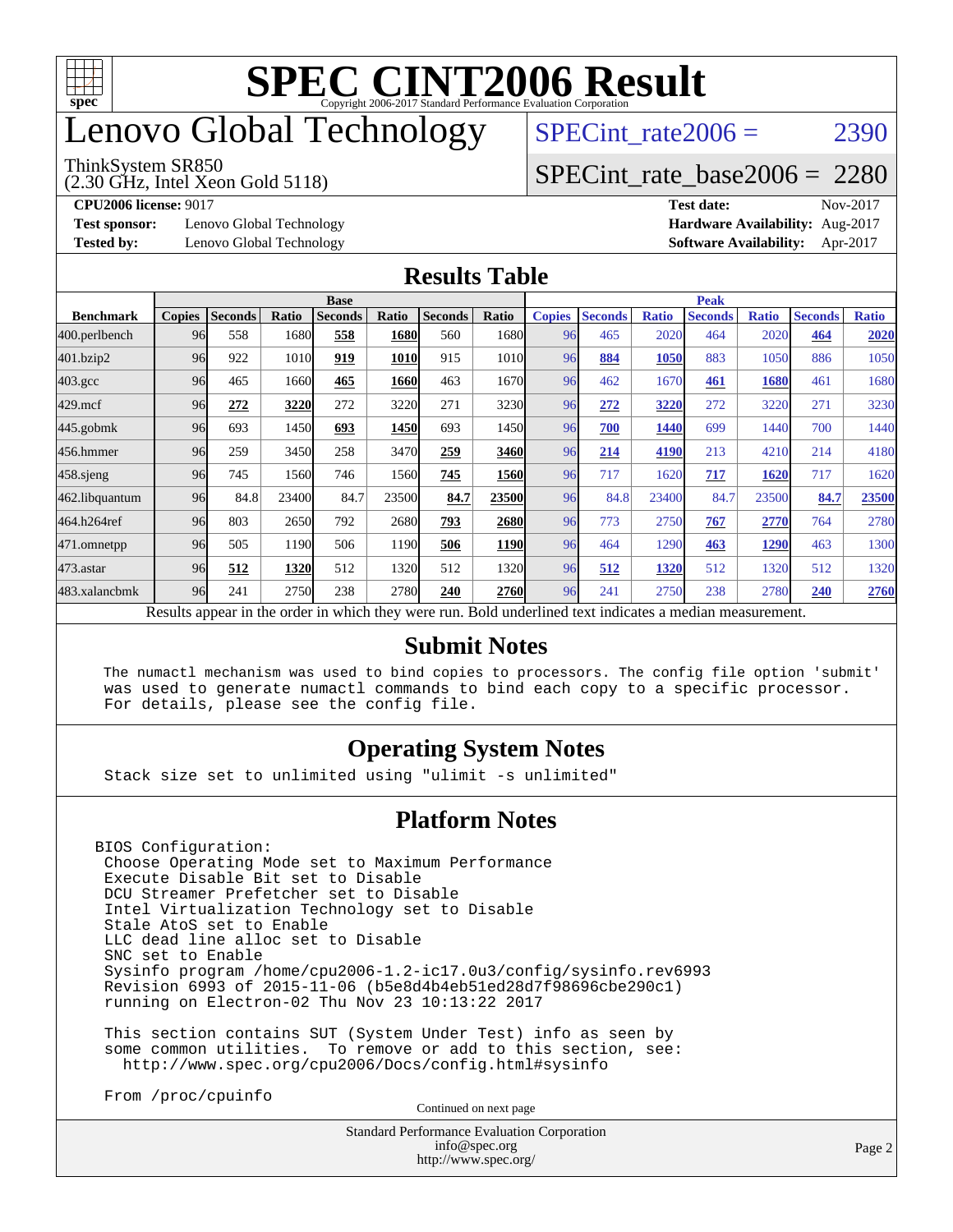

## enovo Global Technology

SPECint rate  $2006 = 2390$ 

(2.30 GHz, Intel Xeon Gold 5118) ThinkSystem SR850

[SPECint\\_rate\\_base2006 =](http://www.spec.org/auto/cpu2006/Docs/result-fields.html#SPECintratebase2006) 2280

**[Test sponsor:](http://www.spec.org/auto/cpu2006/Docs/result-fields.html#Testsponsor)** Lenovo Global Technology **[Hardware Availability:](http://www.spec.org/auto/cpu2006/Docs/result-fields.html#HardwareAvailability)** Aug-2017 **[Tested by:](http://www.spec.org/auto/cpu2006/Docs/result-fields.html#Testedby)** Lenovo Global Technology **[Software Availability:](http://www.spec.org/auto/cpu2006/Docs/result-fields.html#SoftwareAvailability)** Apr-2017

**[CPU2006 license:](http://www.spec.org/auto/cpu2006/Docs/result-fields.html#CPU2006license)** 9017 **[Test date:](http://www.spec.org/auto/cpu2006/Docs/result-fields.html#Testdate)** Nov-2017

#### **[Platform Notes \(Continued\)](http://www.spec.org/auto/cpu2006/Docs/result-fields.html#PlatformNotes)**

Standard Performance Evaluation Corporation [info@spec.org](mailto:info@spec.org) model name : Intel(R) Xeon(R) Gold 5118 CPU @ 2.30GHz 4 "physical id"s (chips) 96 "processors" cores, siblings (Caution: counting these is hw and system dependent. The following excerpts from /proc/cpuinfo might not be reliable. Use with caution.) cpu cores : 12 siblings : 24 physical 0: cores 0 1 2 3 4 5 8 9 10 11 12 13 physical 1: cores 0 1 2 3 4 5 8 9 10 11 12 13 physical 2: cores 0 1 2 3 4 5 8 9 10 11 12 13 physical 3: cores 0 1 2 3 4 5 8 9 10 11 12 13 cache size : 16896 KB From /proc/meminfo MemTotal: 1584976748 kB HugePages\_Total: 0 Hugepagesize: 2048 kB From /etc/\*release\* /etc/\*version\* SuSE-release: SUSE Linux Enterprise Server 12 (x86\_64)  $VFRSTON = 12$  PATCHLEVEL = 2 # This file is deprecated and will be removed in a future service pack or release. # Please check /etc/os-release for details about this release. os-release: NAME="SLES" VERSION="12-SP2" VERSION\_ID="12.2" PRETTY\_NAME="SUSE Linux Enterprise Server 12 SP2" ID="sles" ANSI\_COLOR="0;32" CPE\_NAME="cpe:/o:suse:sles:12:sp2" uname -a: Linux Electron-02 4.4.21-69-default #1 SMP Tue Oct 25 10:58:20 UTC 2016 (9464f67) x86\_64 x86\_64 x86\_64 GNU/Linux run-level 3 Nov 22 13:53 SPEC is set to: /home/cpu2006-1.2-ic17.0u3 Type Size Used Avail Use% Mounted on /dev/sda4 xfs 689G 130G 560G 19% /home Additional information from dmidecode: Warning: Use caution when you interpret this section. The 'dmidecode' program reads system data which is "intended to allow hardware to be accurately determined", but the intent may not be met, as there are frequent changes to hardware, firmware, and the "DMTF SMBIOS" standard. Continued on next page

<http://www.spec.org/>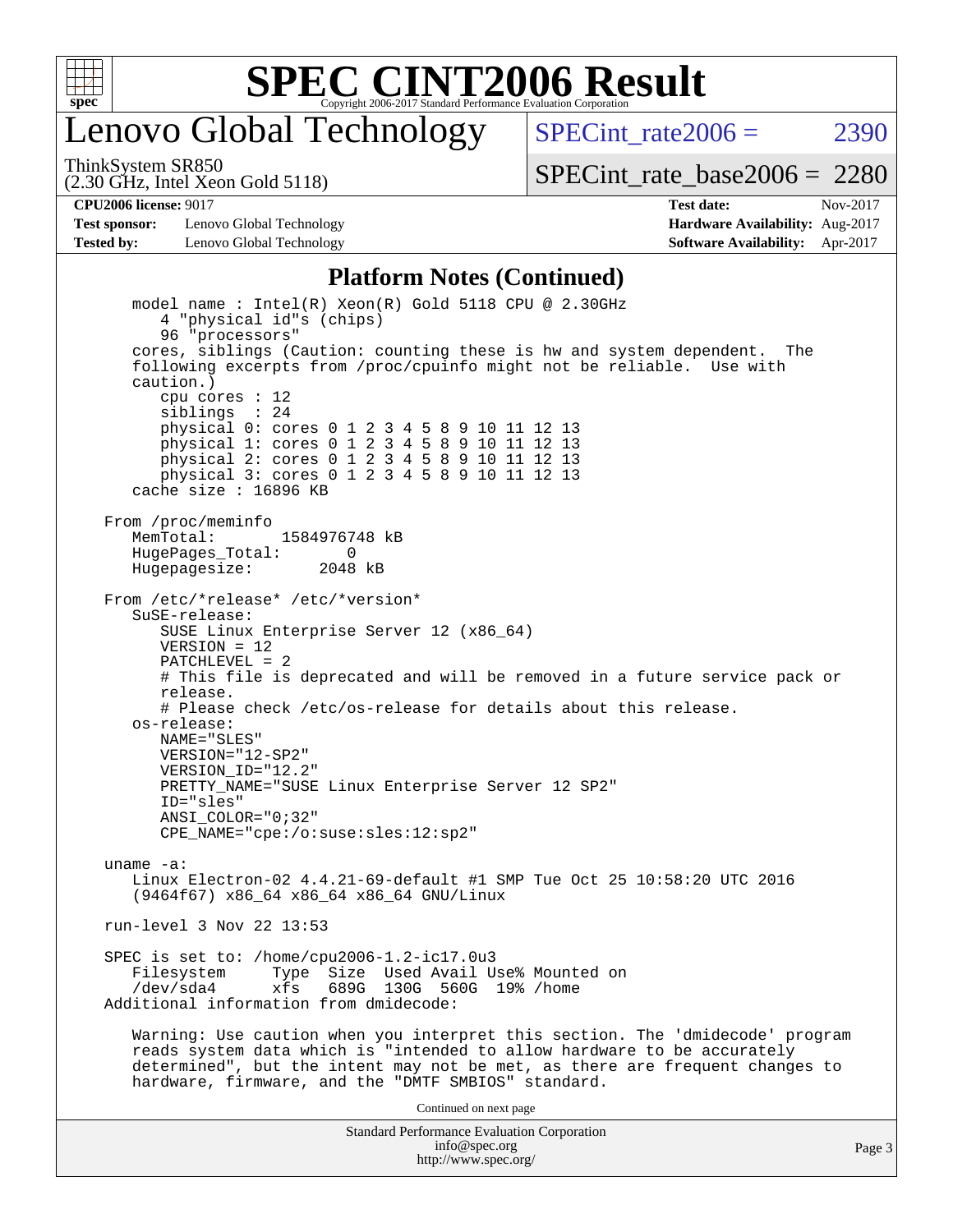

## enovo Global Technology

SPECint rate $2006 = 2390$ 

ThinkSystem SR850

(2.30 GHz, Intel Xeon Gold 5118)

[SPECint\\_rate\\_base2006 =](http://www.spec.org/auto/cpu2006/Docs/result-fields.html#SPECintratebase2006) 2280

**[Test sponsor:](http://www.spec.org/auto/cpu2006/Docs/result-fields.html#Testsponsor)** Lenovo Global Technology **[Hardware Availability:](http://www.spec.org/auto/cpu2006/Docs/result-fields.html#HardwareAvailability)** Aug-2017

**[CPU2006 license:](http://www.spec.org/auto/cpu2006/Docs/result-fields.html#CPU2006license)** 9017 **[Test date:](http://www.spec.org/auto/cpu2006/Docs/result-fields.html#Testdate)** Nov-2017 **[Tested by:](http://www.spec.org/auto/cpu2006/Docs/result-fields.html#Testedby)** Lenovo Global Technology **[Software Availability:](http://www.spec.org/auto/cpu2006/Docs/result-fields.html#SoftwareAvailability)** Apr-2017

#### **[Platform Notes \(Continued\)](http://www.spec.org/auto/cpu2006/Docs/result-fields.html#PlatformNotes)**

 BIOS Lenovo -[TEE115E-1.01]- 08/11/2017 Memory: 48x Samsung M393A4K40BB2-CTD 32 GB 2 rank 2666 MHz, configured at 2400 MHz

(End of data from sysinfo program)

#### **[General Notes](http://www.spec.org/auto/cpu2006/Docs/result-fields.html#GeneralNotes)**

Environment variables set by runspec before the start of the run: LD\_LIBRARY\_PATH = "/home/cpu2006-1.2-ic17.0u3/lib/ia32:/home/cpu2006-1.2-ic17.0u3/lib/intel64:/home/cpu2006-1.2-ic17.0u3/sh10.2"

 Binaries compiled on a system with 1x Intel Core i7-4790 CPU + 32GB RAM memory using Redhat Enterprise Linux 7.2 Transparent Huge Pages enabled by default Filesystem page cache cleared with: shell invocation of 'sync; echo 3 > /proc/sys/vm/drop\_caches' prior to run runspec command invoked through numactl i.e.: numactl --interleave=all runspec <etc>

### **[Base Compiler Invocation](http://www.spec.org/auto/cpu2006/Docs/result-fields.html#BaseCompilerInvocation)**

[C benchmarks](http://www.spec.org/auto/cpu2006/Docs/result-fields.html#Cbenchmarks):

[icc -m32 -L/opt/intel/compilers\\_and\\_libraries\\_2017/linux/lib/ia32](http://www.spec.org/cpu2006/results/res2017q4/cpu2006-20171211-51093.flags.html#user_CCbase_intel_icc_c29f3ff5a7ed067b11e4ec10a03f03ae)

[C++ benchmarks:](http://www.spec.org/auto/cpu2006/Docs/result-fields.html#CXXbenchmarks)

[icpc -m32 -L/opt/intel/compilers\\_and\\_libraries\\_2017/linux/lib/ia32](http://www.spec.org/cpu2006/results/res2017q4/cpu2006-20171211-51093.flags.html#user_CXXbase_intel_icpc_8c35c7808b62dab9ae41a1aa06361b6b)

### **[Base Portability Flags](http://www.spec.org/auto/cpu2006/Docs/result-fields.html#BasePortabilityFlags)**

 400.perlbench: [-D\\_FILE\\_OFFSET\\_BITS=64](http://www.spec.org/cpu2006/results/res2017q4/cpu2006-20171211-51093.flags.html#user_basePORTABILITY400_perlbench_file_offset_bits_64_438cf9856305ebd76870a2c6dc2689ab) [-DSPEC\\_CPU\\_LINUX\\_IA32](http://www.spec.org/cpu2006/results/res2017q4/cpu2006-20171211-51093.flags.html#b400.perlbench_baseCPORTABILITY_DSPEC_CPU_LINUX_IA32) 401.bzip2: [-D\\_FILE\\_OFFSET\\_BITS=64](http://www.spec.org/cpu2006/results/res2017q4/cpu2006-20171211-51093.flags.html#user_basePORTABILITY401_bzip2_file_offset_bits_64_438cf9856305ebd76870a2c6dc2689ab) 403.gcc: [-D\\_FILE\\_OFFSET\\_BITS=64](http://www.spec.org/cpu2006/results/res2017q4/cpu2006-20171211-51093.flags.html#user_basePORTABILITY403_gcc_file_offset_bits_64_438cf9856305ebd76870a2c6dc2689ab) 429.mcf: [-D\\_FILE\\_OFFSET\\_BITS=64](http://www.spec.org/cpu2006/results/res2017q4/cpu2006-20171211-51093.flags.html#user_basePORTABILITY429_mcf_file_offset_bits_64_438cf9856305ebd76870a2c6dc2689ab) 445.gobmk: [-D\\_FILE\\_OFFSET\\_BITS=64](http://www.spec.org/cpu2006/results/res2017q4/cpu2006-20171211-51093.flags.html#user_basePORTABILITY445_gobmk_file_offset_bits_64_438cf9856305ebd76870a2c6dc2689ab) 456.hmmer: [-D\\_FILE\\_OFFSET\\_BITS=64](http://www.spec.org/cpu2006/results/res2017q4/cpu2006-20171211-51093.flags.html#user_basePORTABILITY456_hmmer_file_offset_bits_64_438cf9856305ebd76870a2c6dc2689ab) 458.sjeng: [-D\\_FILE\\_OFFSET\\_BITS=64](http://www.spec.org/cpu2006/results/res2017q4/cpu2006-20171211-51093.flags.html#user_basePORTABILITY458_sjeng_file_offset_bits_64_438cf9856305ebd76870a2c6dc2689ab) 462.libquantum: [-D\\_FILE\\_OFFSET\\_BITS=64](http://www.spec.org/cpu2006/results/res2017q4/cpu2006-20171211-51093.flags.html#user_basePORTABILITY462_libquantum_file_offset_bits_64_438cf9856305ebd76870a2c6dc2689ab) [-DSPEC\\_CPU\\_LINUX](http://www.spec.org/cpu2006/results/res2017q4/cpu2006-20171211-51093.flags.html#b462.libquantum_baseCPORTABILITY_DSPEC_CPU_LINUX) 464.h264ref: [-D\\_FILE\\_OFFSET\\_BITS=64](http://www.spec.org/cpu2006/results/res2017q4/cpu2006-20171211-51093.flags.html#user_basePORTABILITY464_h264ref_file_offset_bits_64_438cf9856305ebd76870a2c6dc2689ab) 471.omnetpp: [-D\\_FILE\\_OFFSET\\_BITS=64](http://www.spec.org/cpu2006/results/res2017q4/cpu2006-20171211-51093.flags.html#user_basePORTABILITY471_omnetpp_file_offset_bits_64_438cf9856305ebd76870a2c6dc2689ab) 473.astar: [-D\\_FILE\\_OFFSET\\_BITS=64](http://www.spec.org/cpu2006/results/res2017q4/cpu2006-20171211-51093.flags.html#user_basePORTABILITY473_astar_file_offset_bits_64_438cf9856305ebd76870a2c6dc2689ab) 483.xalancbmk: [-D\\_FILE\\_OFFSET\\_BITS=64](http://www.spec.org/cpu2006/results/res2017q4/cpu2006-20171211-51093.flags.html#user_basePORTABILITY483_xalancbmk_file_offset_bits_64_438cf9856305ebd76870a2c6dc2689ab) [-DSPEC\\_CPU\\_LINUX](http://www.spec.org/cpu2006/results/res2017q4/cpu2006-20171211-51093.flags.html#b483.xalancbmk_baseCXXPORTABILITY_DSPEC_CPU_LINUX)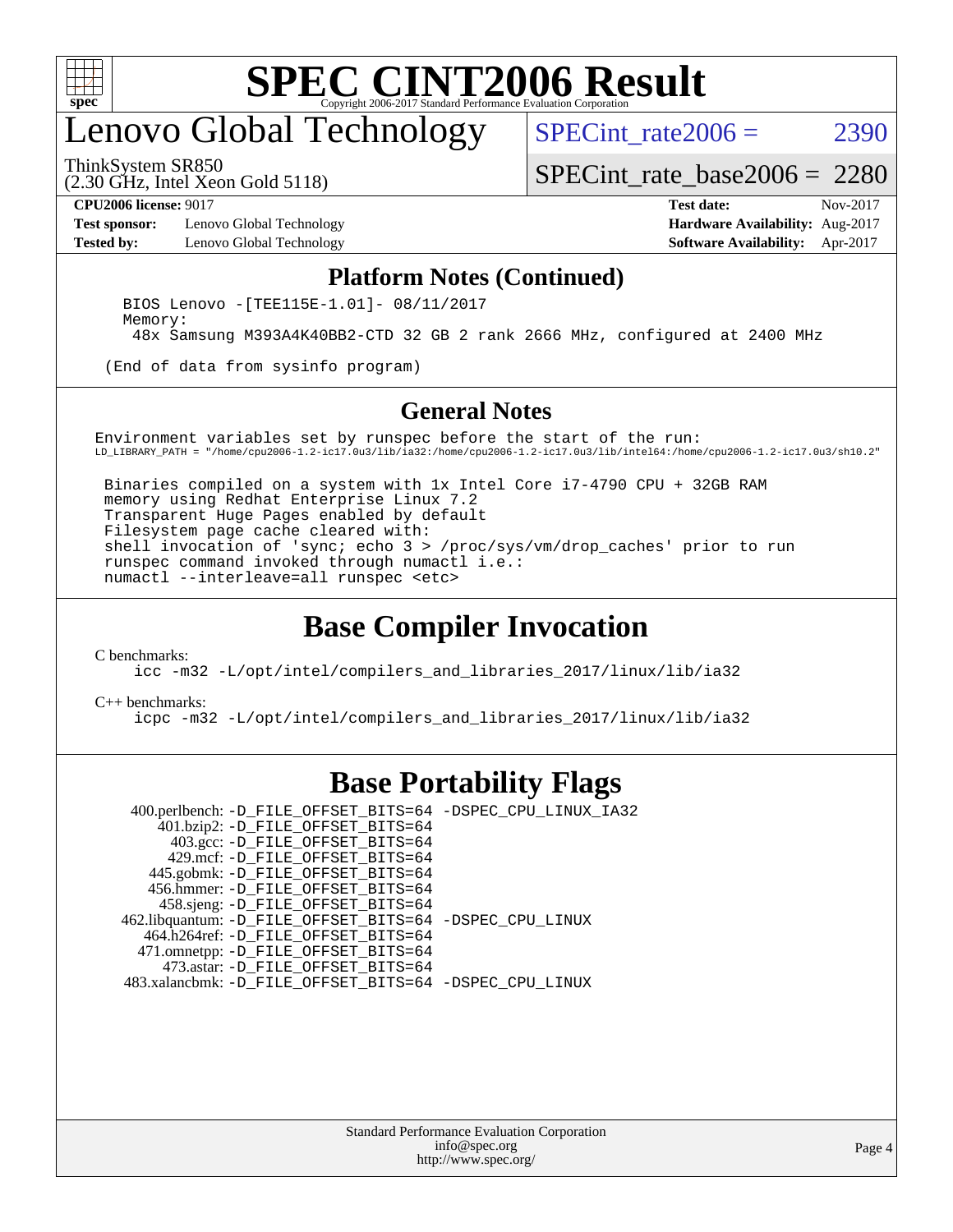

# enovo Global Technology

SPECint rate $2006 = 2390$ 

[SPECint\\_rate\\_base2006 =](http://www.spec.org/auto/cpu2006/Docs/result-fields.html#SPECintratebase2006) 2280

(2.30 GHz, Intel Xeon Gold 5118)

ThinkSystem SR850

**[Test sponsor:](http://www.spec.org/auto/cpu2006/Docs/result-fields.html#Testsponsor)** Lenovo Global Technology **[Hardware Availability:](http://www.spec.org/auto/cpu2006/Docs/result-fields.html#HardwareAvailability)** Aug-2017 **[Tested by:](http://www.spec.org/auto/cpu2006/Docs/result-fields.html#Testedby)** Lenovo Global Technology **[Software Availability:](http://www.spec.org/auto/cpu2006/Docs/result-fields.html#SoftwareAvailability)** Apr-2017

**[CPU2006 license:](http://www.spec.org/auto/cpu2006/Docs/result-fields.html#CPU2006license)** 9017 **[Test date:](http://www.spec.org/auto/cpu2006/Docs/result-fields.html#Testdate)** Nov-2017

### **[Base Optimization Flags](http://www.spec.org/auto/cpu2006/Docs/result-fields.html#BaseOptimizationFlags)**

[C benchmarks](http://www.spec.org/auto/cpu2006/Docs/result-fields.html#Cbenchmarks):

[-xCORE-AVX2](http://www.spec.org/cpu2006/results/res2017q4/cpu2006-20171211-51093.flags.html#user_CCbase_f-xCORE-AVX2) [-ipo](http://www.spec.org/cpu2006/results/res2017q4/cpu2006-20171211-51093.flags.html#user_CCbase_f-ipo) [-O3](http://www.spec.org/cpu2006/results/res2017q4/cpu2006-20171211-51093.flags.html#user_CCbase_f-O3) [-no-prec-div](http://www.spec.org/cpu2006/results/res2017q4/cpu2006-20171211-51093.flags.html#user_CCbase_f-no-prec-div) [-qopt-prefetch](http://www.spec.org/cpu2006/results/res2017q4/cpu2006-20171211-51093.flags.html#user_CCbase_f-qopt-prefetch) [-qopt-mem-layout-trans=3](http://www.spec.org/cpu2006/results/res2017q4/cpu2006-20171211-51093.flags.html#user_CCbase_f-qopt-mem-layout-trans_170f5be61cd2cedc9b54468c59262d5d)

[C++ benchmarks:](http://www.spec.org/auto/cpu2006/Docs/result-fields.html#CXXbenchmarks)

[-xCORE-AVX2](http://www.spec.org/cpu2006/results/res2017q4/cpu2006-20171211-51093.flags.html#user_CXXbase_f-xCORE-AVX2) [-ipo](http://www.spec.org/cpu2006/results/res2017q4/cpu2006-20171211-51093.flags.html#user_CXXbase_f-ipo) [-O3](http://www.spec.org/cpu2006/results/res2017q4/cpu2006-20171211-51093.flags.html#user_CXXbase_f-O3) [-no-prec-div](http://www.spec.org/cpu2006/results/res2017q4/cpu2006-20171211-51093.flags.html#user_CXXbase_f-no-prec-div) [-qopt-prefetch](http://www.spec.org/cpu2006/results/res2017q4/cpu2006-20171211-51093.flags.html#user_CXXbase_f-qopt-prefetch) [-qopt-mem-layout-trans=3](http://www.spec.org/cpu2006/results/res2017q4/cpu2006-20171211-51093.flags.html#user_CXXbase_f-qopt-mem-layout-trans_170f5be61cd2cedc9b54468c59262d5d) [-Wl,-z,muldefs](http://www.spec.org/cpu2006/results/res2017q4/cpu2006-20171211-51093.flags.html#user_CXXbase_link_force_multiple1_74079c344b956b9658436fd1b6dd3a8a) [-L/sh10.2 -lsmartheap](http://www.spec.org/cpu2006/results/res2017q4/cpu2006-20171211-51093.flags.html#user_CXXbase_SmartHeap_b831f2d313e2fffa6dfe3f00ffc1f1c0)

### **[Base Other Flags](http://www.spec.org/auto/cpu2006/Docs/result-fields.html#BaseOtherFlags)**

[C benchmarks](http://www.spec.org/auto/cpu2006/Docs/result-fields.html#Cbenchmarks):

403.gcc: [-Dalloca=\\_alloca](http://www.spec.org/cpu2006/results/res2017q4/cpu2006-20171211-51093.flags.html#b403.gcc_baseEXTRA_CFLAGS_Dalloca_be3056838c12de2578596ca5467af7f3)

### **[Peak Compiler Invocation](http://www.spec.org/auto/cpu2006/Docs/result-fields.html#PeakCompilerInvocation)**

[C benchmarks \(except as noted below\)](http://www.spec.org/auto/cpu2006/Docs/result-fields.html#Cbenchmarksexceptasnotedbelow): [icc -m32 -L/opt/intel/compilers\\_and\\_libraries\\_2017/linux/lib/ia32](http://www.spec.org/cpu2006/results/res2017q4/cpu2006-20171211-51093.flags.html#user_CCpeak_intel_icc_c29f3ff5a7ed067b11e4ec10a03f03ae)

400.perlbench: [icc -m64](http://www.spec.org/cpu2006/results/res2017q4/cpu2006-20171211-51093.flags.html#user_peakCCLD400_perlbench_intel_icc_64bit_bda6cc9af1fdbb0edc3795bac97ada53)

401.bzip2: [icc -m64](http://www.spec.org/cpu2006/results/res2017q4/cpu2006-20171211-51093.flags.html#user_peakCCLD401_bzip2_intel_icc_64bit_bda6cc9af1fdbb0edc3795bac97ada53)

456.hmmer: [icc -m64](http://www.spec.org/cpu2006/results/res2017q4/cpu2006-20171211-51093.flags.html#user_peakCCLD456_hmmer_intel_icc_64bit_bda6cc9af1fdbb0edc3795bac97ada53)

458.sjeng: [icc -m64](http://www.spec.org/cpu2006/results/res2017q4/cpu2006-20171211-51093.flags.html#user_peakCCLD458_sjeng_intel_icc_64bit_bda6cc9af1fdbb0edc3795bac97ada53)

[C++ benchmarks:](http://www.spec.org/auto/cpu2006/Docs/result-fields.html#CXXbenchmarks)

[icpc -m32 -L/opt/intel/compilers\\_and\\_libraries\\_2017/linux/lib/ia32](http://www.spec.org/cpu2006/results/res2017q4/cpu2006-20171211-51093.flags.html#user_CXXpeak_intel_icpc_8c35c7808b62dab9ae41a1aa06361b6b)

### **[Peak Portability Flags](http://www.spec.org/auto/cpu2006/Docs/result-fields.html#PeakPortabilityFlags)**

 400.perlbench: [-DSPEC\\_CPU\\_LP64](http://www.spec.org/cpu2006/results/res2017q4/cpu2006-20171211-51093.flags.html#b400.perlbench_peakCPORTABILITY_DSPEC_CPU_LP64) [-DSPEC\\_CPU\\_LINUX\\_X64](http://www.spec.org/cpu2006/results/res2017q4/cpu2006-20171211-51093.flags.html#b400.perlbench_peakCPORTABILITY_DSPEC_CPU_LINUX_X64) 401.bzip2: [-DSPEC\\_CPU\\_LP64](http://www.spec.org/cpu2006/results/res2017q4/cpu2006-20171211-51093.flags.html#suite_peakCPORTABILITY401_bzip2_DSPEC_CPU_LP64) 403.gcc: [-D\\_FILE\\_OFFSET\\_BITS=64](http://www.spec.org/cpu2006/results/res2017q4/cpu2006-20171211-51093.flags.html#user_peakPORTABILITY403_gcc_file_offset_bits_64_438cf9856305ebd76870a2c6dc2689ab) 429.mcf: [-D\\_FILE\\_OFFSET\\_BITS=64](http://www.spec.org/cpu2006/results/res2017q4/cpu2006-20171211-51093.flags.html#user_peakPORTABILITY429_mcf_file_offset_bits_64_438cf9856305ebd76870a2c6dc2689ab) 445.gobmk: [-D\\_FILE\\_OFFSET\\_BITS=64](http://www.spec.org/cpu2006/results/res2017q4/cpu2006-20171211-51093.flags.html#user_peakPORTABILITY445_gobmk_file_offset_bits_64_438cf9856305ebd76870a2c6dc2689ab) 456.hmmer: [-DSPEC\\_CPU\\_LP64](http://www.spec.org/cpu2006/results/res2017q4/cpu2006-20171211-51093.flags.html#suite_peakCPORTABILITY456_hmmer_DSPEC_CPU_LP64) 458.sjeng: [-DSPEC\\_CPU\\_LP64](http://www.spec.org/cpu2006/results/res2017q4/cpu2006-20171211-51093.flags.html#suite_peakCPORTABILITY458_sjeng_DSPEC_CPU_LP64) 462.libquantum: [-D\\_FILE\\_OFFSET\\_BITS=64](http://www.spec.org/cpu2006/results/res2017q4/cpu2006-20171211-51093.flags.html#user_peakPORTABILITY462_libquantum_file_offset_bits_64_438cf9856305ebd76870a2c6dc2689ab) [-DSPEC\\_CPU\\_LINUX](http://www.spec.org/cpu2006/results/res2017q4/cpu2006-20171211-51093.flags.html#b462.libquantum_peakCPORTABILITY_DSPEC_CPU_LINUX) 464.h264ref: [-D\\_FILE\\_OFFSET\\_BITS=64](http://www.spec.org/cpu2006/results/res2017q4/cpu2006-20171211-51093.flags.html#user_peakPORTABILITY464_h264ref_file_offset_bits_64_438cf9856305ebd76870a2c6dc2689ab) 471.omnetpp: [-D\\_FILE\\_OFFSET\\_BITS=64](http://www.spec.org/cpu2006/results/res2017q4/cpu2006-20171211-51093.flags.html#user_peakPORTABILITY471_omnetpp_file_offset_bits_64_438cf9856305ebd76870a2c6dc2689ab) 473.astar: [-D\\_FILE\\_OFFSET\\_BITS=64](http://www.spec.org/cpu2006/results/res2017q4/cpu2006-20171211-51093.flags.html#user_peakPORTABILITY473_astar_file_offset_bits_64_438cf9856305ebd76870a2c6dc2689ab)

Continued on next page

Standard Performance Evaluation Corporation [info@spec.org](mailto:info@spec.org) <http://www.spec.org/>

Page 5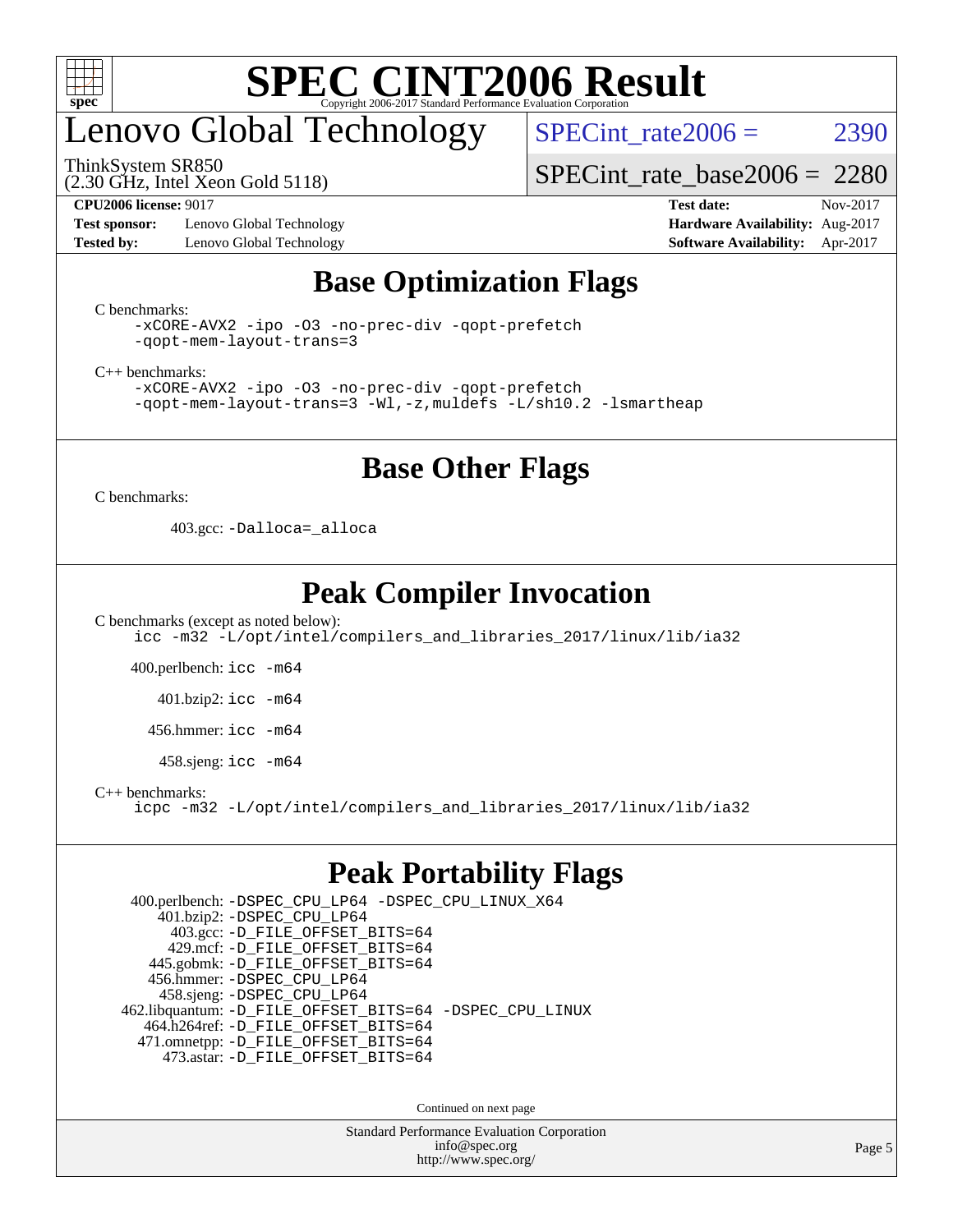

# enovo Global Technology

ThinkSystem SR850

SPECint rate $2006 = 2390$ 

(2.30 GHz, Intel Xeon Gold 5118)

**[Test sponsor:](http://www.spec.org/auto/cpu2006/Docs/result-fields.html#Testsponsor)** Lenovo Global Technology **[Hardware Availability:](http://www.spec.org/auto/cpu2006/Docs/result-fields.html#HardwareAvailability)** Aug-2017

[SPECint\\_rate\\_base2006 =](http://www.spec.org/auto/cpu2006/Docs/result-fields.html#SPECintratebase2006) 2280

**[CPU2006 license:](http://www.spec.org/auto/cpu2006/Docs/result-fields.html#CPU2006license)** 9017 **[Test date:](http://www.spec.org/auto/cpu2006/Docs/result-fields.html#Testdate)** Nov-2017 **[Tested by:](http://www.spec.org/auto/cpu2006/Docs/result-fields.html#Testedby)** Lenovo Global Technology **[Software Availability:](http://www.spec.org/auto/cpu2006/Docs/result-fields.html#SoftwareAvailability)** Apr-2017

# **[Peak Portability Flags \(Continued\)](http://www.spec.org/auto/cpu2006/Docs/result-fields.html#PeakPortabilityFlags)**

483.xalancbmk: [-D\\_FILE\\_OFFSET\\_BITS=64](http://www.spec.org/cpu2006/results/res2017q4/cpu2006-20171211-51093.flags.html#user_peakPORTABILITY483_xalancbmk_file_offset_bits_64_438cf9856305ebd76870a2c6dc2689ab) [-DSPEC\\_CPU\\_LINUX](http://www.spec.org/cpu2006/results/res2017q4/cpu2006-20171211-51093.flags.html#b483.xalancbmk_peakCXXPORTABILITY_DSPEC_CPU_LINUX)

# **[Peak Optimization Flags](http://www.spec.org/auto/cpu2006/Docs/result-fields.html#PeakOptimizationFlags)**

[C benchmarks](http://www.spec.org/auto/cpu2006/Docs/result-fields.html#Cbenchmarks): 400.perlbench: [-prof-gen](http://www.spec.org/cpu2006/results/res2017q4/cpu2006-20171211-51093.flags.html#user_peakPASS1_CFLAGSPASS1_LDCFLAGS400_perlbench_prof_gen_e43856698f6ca7b7e442dfd80e94a8fc)(pass 1) [-prof-use](http://www.spec.org/cpu2006/results/res2017q4/cpu2006-20171211-51093.flags.html#user_peakPASS2_CFLAGSPASS2_LDCFLAGS400_perlbench_prof_use_bccf7792157ff70d64e32fe3e1250b55)(pass 2) [-xCORE-AVX2](http://www.spec.org/cpu2006/results/res2017q4/cpu2006-20171211-51093.flags.html#user_peakPASS2_CFLAGSPASS2_LDCFLAGS400_perlbench_f-xCORE-AVX2)(pass 2)  $-par-num-threads=1(pass 1) -ipo(pass 2) -O3(pass 2)$  $-par-num-threads=1(pass 1) -ipo(pass 2) -O3(pass 2)$  $-par-num-threads=1(pass 1) -ipo(pass 2) -O3(pass 2)$  $-par-num-threads=1(pass 1) -ipo(pass 2) -O3(pass 2)$  $-par-num-threads=1(pass 1) -ipo(pass 2) -O3(pass 2)$  $-par-num-threads=1(pass 1) -ipo(pass 2) -O3(pass 2)$ [-no-prec-div](http://www.spec.org/cpu2006/results/res2017q4/cpu2006-20171211-51093.flags.html#user_peakPASS2_CFLAGSPASS2_LDCFLAGS400_perlbench_f-no-prec-div)(pass 2) [-auto-ilp32](http://www.spec.org/cpu2006/results/res2017q4/cpu2006-20171211-51093.flags.html#user_peakCOPTIMIZE400_perlbench_f-auto-ilp32) [-qopt-mem-layout-trans=3](http://www.spec.org/cpu2006/results/res2017q4/cpu2006-20171211-51093.flags.html#user_peakCOPTIMIZE400_perlbench_f-qopt-mem-layout-trans_170f5be61cd2cedc9b54468c59262d5d) 401.bzip2: [-prof-gen](http://www.spec.org/cpu2006/results/res2017q4/cpu2006-20171211-51093.flags.html#user_peakPASS1_CFLAGSPASS1_LDCFLAGS401_bzip2_prof_gen_e43856698f6ca7b7e442dfd80e94a8fc)(pass 1) [-prof-use](http://www.spec.org/cpu2006/results/res2017q4/cpu2006-20171211-51093.flags.html#user_peakPASS2_CFLAGSPASS2_LDCFLAGS401_bzip2_prof_use_bccf7792157ff70d64e32fe3e1250b55)(pass 2) [-xCORE-AVX2](http://www.spec.org/cpu2006/results/res2017q4/cpu2006-20171211-51093.flags.html#user_peakPASS2_CFLAGSPASS2_LDCFLAGS401_bzip2_f-xCORE-AVX2)(pass 2) [-par-num-threads=1](http://www.spec.org/cpu2006/results/res2017q4/cpu2006-20171211-51093.flags.html#user_peakPASS1_CFLAGSPASS1_LDCFLAGS401_bzip2_par_num_threads_786a6ff141b4e9e90432e998842df6c2)(pass 1) [-ipo](http://www.spec.org/cpu2006/results/res2017q4/cpu2006-20171211-51093.flags.html#user_peakPASS2_CFLAGSPASS2_LDCFLAGS401_bzip2_f-ipo)(pass 2) [-O3](http://www.spec.org/cpu2006/results/res2017q4/cpu2006-20171211-51093.flags.html#user_peakPASS2_CFLAGSPASS2_LDCFLAGS401_bzip2_f-O3)(pass 2) [-no-prec-div](http://www.spec.org/cpu2006/results/res2017q4/cpu2006-20171211-51093.flags.html#user_peakPASS2_CFLAGSPASS2_LDCFLAGS401_bzip2_f-no-prec-div)(pass 2) [-qopt-prefetch](http://www.spec.org/cpu2006/results/res2017q4/cpu2006-20171211-51093.flags.html#user_peakCOPTIMIZE401_bzip2_f-qopt-prefetch) [-auto-ilp32](http://www.spec.org/cpu2006/results/res2017q4/cpu2006-20171211-51093.flags.html#user_peakCOPTIMIZE401_bzip2_f-auto-ilp32) [-qopt-mem-layout-trans=3](http://www.spec.org/cpu2006/results/res2017q4/cpu2006-20171211-51093.flags.html#user_peakCOPTIMIZE401_bzip2_f-qopt-mem-layout-trans_170f5be61cd2cedc9b54468c59262d5d) 403.gcc: [-xCORE-AVX2](http://www.spec.org/cpu2006/results/res2017q4/cpu2006-20171211-51093.flags.html#user_peakOPTIMIZE403_gcc_f-xCORE-AVX2) [-ipo](http://www.spec.org/cpu2006/results/res2017q4/cpu2006-20171211-51093.flags.html#user_peakOPTIMIZE403_gcc_f-ipo) [-O3](http://www.spec.org/cpu2006/results/res2017q4/cpu2006-20171211-51093.flags.html#user_peakOPTIMIZE403_gcc_f-O3) [-no-prec-div](http://www.spec.org/cpu2006/results/res2017q4/cpu2006-20171211-51093.flags.html#user_peakOPTIMIZE403_gcc_f-no-prec-div) [-qopt-mem-layout-trans=3](http://www.spec.org/cpu2006/results/res2017q4/cpu2006-20171211-51093.flags.html#user_peakCOPTIMIZE403_gcc_f-qopt-mem-layout-trans_170f5be61cd2cedc9b54468c59262d5d)  $429$ .mcf: basepeak = yes 445.gobmk: [-prof-gen](http://www.spec.org/cpu2006/results/res2017q4/cpu2006-20171211-51093.flags.html#user_peakPASS1_CFLAGSPASS1_LDCFLAGS445_gobmk_prof_gen_e43856698f6ca7b7e442dfd80e94a8fc)(pass 1) [-prof-use](http://www.spec.org/cpu2006/results/res2017q4/cpu2006-20171211-51093.flags.html#user_peakPASS2_CFLAGSPASS2_LDCFLAGSPASS2_LDFLAGS445_gobmk_prof_use_bccf7792157ff70d64e32fe3e1250b55)(pass 2) [-xCORE-AVX2](http://www.spec.org/cpu2006/results/res2017q4/cpu2006-20171211-51093.flags.html#user_peakPASS2_CFLAGSPASS2_LDCFLAGSPASS2_LDFLAGS445_gobmk_f-xCORE-AVX2)(pass 2)  $-par-num-threads=1(pass 1) -ipo(pass 2) -O3(pass 2)$  $-par-num-threads=1(pass 1) -ipo(pass 2) -O3(pass 2)$  $-par-num-threads=1(pass 1) -ipo(pass 2) -O3(pass 2)$  $-par-num-threads=1(pass 1) -ipo(pass 2) -O3(pass 2)$  $-par-num-threads=1(pass 1) -ipo(pass 2) -O3(pass 2)$  $-par-num-threads=1(pass 1) -ipo(pass 2) -O3(pass 2)$ [-no-prec-div](http://www.spec.org/cpu2006/results/res2017q4/cpu2006-20171211-51093.flags.html#user_peakPASS2_LDCFLAGS445_gobmk_f-no-prec-div)(pass 2) [-qopt-mem-layout-trans=3](http://www.spec.org/cpu2006/results/res2017q4/cpu2006-20171211-51093.flags.html#user_peakCOPTIMIZE445_gobmk_f-qopt-mem-layout-trans_170f5be61cd2cedc9b54468c59262d5d) 456.hmmer: [-xCORE-AVX2](http://www.spec.org/cpu2006/results/res2017q4/cpu2006-20171211-51093.flags.html#user_peakOPTIMIZE456_hmmer_f-xCORE-AVX2) [-ipo](http://www.spec.org/cpu2006/results/res2017q4/cpu2006-20171211-51093.flags.html#user_peakOPTIMIZE456_hmmer_f-ipo) [-O3](http://www.spec.org/cpu2006/results/res2017q4/cpu2006-20171211-51093.flags.html#user_peakOPTIMIZE456_hmmer_f-O3) [-no-prec-div](http://www.spec.org/cpu2006/results/res2017q4/cpu2006-20171211-51093.flags.html#user_peakOPTIMIZE456_hmmer_f-no-prec-div) [-unroll2](http://www.spec.org/cpu2006/results/res2017q4/cpu2006-20171211-51093.flags.html#user_peakCOPTIMIZE456_hmmer_f-unroll_784dae83bebfb236979b41d2422d7ec2) [-auto-ilp32](http://www.spec.org/cpu2006/results/res2017q4/cpu2006-20171211-51093.flags.html#user_peakCOPTIMIZE456_hmmer_f-auto-ilp32) [-qopt-mem-layout-trans=3](http://www.spec.org/cpu2006/results/res2017q4/cpu2006-20171211-51093.flags.html#user_peakCOPTIMIZE456_hmmer_f-qopt-mem-layout-trans_170f5be61cd2cedc9b54468c59262d5d) 458.sjeng: [-prof-gen](http://www.spec.org/cpu2006/results/res2017q4/cpu2006-20171211-51093.flags.html#user_peakPASS1_CFLAGSPASS1_LDCFLAGS458_sjeng_prof_gen_e43856698f6ca7b7e442dfd80e94a8fc)(pass 1) [-prof-use](http://www.spec.org/cpu2006/results/res2017q4/cpu2006-20171211-51093.flags.html#user_peakPASS2_CFLAGSPASS2_LDCFLAGS458_sjeng_prof_use_bccf7792157ff70d64e32fe3e1250b55)(pass 2) [-xCORE-AVX2](http://www.spec.org/cpu2006/results/res2017q4/cpu2006-20171211-51093.flags.html#user_peakPASS2_CFLAGSPASS2_LDCFLAGS458_sjeng_f-xCORE-AVX2)(pass 2)  $-par-num-threads=1(pass 1) -ipo(pass 2) -O3(pass 2)$  $-par-num-threads=1(pass 1) -ipo(pass 2) -O3(pass 2)$  $-par-num-threads=1(pass 1) -ipo(pass 2) -O3(pass 2)$  $-par-num-threads=1(pass 1) -ipo(pass 2) -O3(pass 2)$  $-par-num-threads=1(pass 1) -ipo(pass 2) -O3(pass 2)$  $-par-num-threads=1(pass 1) -ipo(pass 2) -O3(pass 2)$ [-no-prec-div](http://www.spec.org/cpu2006/results/res2017q4/cpu2006-20171211-51093.flags.html#user_peakPASS2_CFLAGSPASS2_LDCFLAGS458_sjeng_f-no-prec-div)(pass 2) [-unroll4](http://www.spec.org/cpu2006/results/res2017q4/cpu2006-20171211-51093.flags.html#user_peakCOPTIMIZE458_sjeng_f-unroll_4e5e4ed65b7fd20bdcd365bec371b81f) [-auto-ilp32](http://www.spec.org/cpu2006/results/res2017q4/cpu2006-20171211-51093.flags.html#user_peakCOPTIMIZE458_sjeng_f-auto-ilp32) [-qopt-mem-layout-trans=3](http://www.spec.org/cpu2006/results/res2017q4/cpu2006-20171211-51093.flags.html#user_peakCOPTIMIZE458_sjeng_f-qopt-mem-layout-trans_170f5be61cd2cedc9b54468c59262d5d)  $462$ .libquantum: basepeak = yes 464.h264ref: [-prof-gen](http://www.spec.org/cpu2006/results/res2017q4/cpu2006-20171211-51093.flags.html#user_peakPASS1_CFLAGSPASS1_LDCFLAGS464_h264ref_prof_gen_e43856698f6ca7b7e442dfd80e94a8fc)(pass 1) [-prof-use](http://www.spec.org/cpu2006/results/res2017q4/cpu2006-20171211-51093.flags.html#user_peakPASS2_CFLAGSPASS2_LDCFLAGS464_h264ref_prof_use_bccf7792157ff70d64e32fe3e1250b55)(pass 2) [-xCORE-AVX2](http://www.spec.org/cpu2006/results/res2017q4/cpu2006-20171211-51093.flags.html#user_peakPASS2_CFLAGSPASS2_LDCFLAGS464_h264ref_f-xCORE-AVX2)(pass 2)  $-$ par-num-threads=1(pass 1)  $-$ ipo(pass 2)  $-$ O3(pass 2) [-no-prec-div](http://www.spec.org/cpu2006/results/res2017q4/cpu2006-20171211-51093.flags.html#user_peakPASS2_CFLAGSPASS2_LDCFLAGS464_h264ref_f-no-prec-div)(pass 2) [-unroll2](http://www.spec.org/cpu2006/results/res2017q4/cpu2006-20171211-51093.flags.html#user_peakCOPTIMIZE464_h264ref_f-unroll_784dae83bebfb236979b41d2422d7ec2) [-qopt-mem-layout-trans=3](http://www.spec.org/cpu2006/results/res2017q4/cpu2006-20171211-51093.flags.html#user_peakCOPTIMIZE464_h264ref_f-qopt-mem-layout-trans_170f5be61cd2cedc9b54468c59262d5d) [C++ benchmarks:](http://www.spec.org/auto/cpu2006/Docs/result-fields.html#CXXbenchmarks) 471.omnetpp: [-prof-gen](http://www.spec.org/cpu2006/results/res2017q4/cpu2006-20171211-51093.flags.html#user_peakPASS1_CXXFLAGSPASS1_LDCXXFLAGS471_omnetpp_prof_gen_e43856698f6ca7b7e442dfd80e94a8fc)(pass 1) [-prof-use](http://www.spec.org/cpu2006/results/res2017q4/cpu2006-20171211-51093.flags.html#user_peakPASS2_CXXFLAGSPASS2_LDCXXFLAGS471_omnetpp_prof_use_bccf7792157ff70d64e32fe3e1250b55)(pass 2) [-xCORE-AVX2](http://www.spec.org/cpu2006/results/res2017q4/cpu2006-20171211-51093.flags.html#user_peakPASS2_CXXFLAGSPASS2_LDCXXFLAGS471_omnetpp_f-xCORE-AVX2)(pass 2)  $-par-num-threads=1(pass 1) -ipo(pass 2) -O3(pass 2)$  $-par-num-threads=1(pass 1) -ipo(pass 2) -O3(pass 2)$  $-par-num-threads=1(pass 1) -ipo(pass 2) -O3(pass 2)$  $-par-num-threads=1(pass 1) -ipo(pass 2) -O3(pass 2)$  $-par-num-threads=1(pass 1) -ipo(pass 2) -O3(pass 2)$  $-par-num-threads=1(pass 1) -ipo(pass 2) -O3(pass 2)$ [-no-prec-div](http://www.spec.org/cpu2006/results/res2017q4/cpu2006-20171211-51093.flags.html#user_peakPASS2_CXXFLAGSPASS2_LDCXXFLAGS471_omnetpp_f-no-prec-div)(pass 2) [-qopt-ra-region-strategy=block](http://www.spec.org/cpu2006/results/res2017q4/cpu2006-20171211-51093.flags.html#user_peakCXXOPTIMIZE471_omnetpp_f-qopt-ra-region-strategy_430aa8f7c220cbde92ae827fa8d9be32)  [-qopt-mem-layout-trans=3](http://www.spec.org/cpu2006/results/res2017q4/cpu2006-20171211-51093.flags.html#user_peakCXXOPTIMIZE471_omnetpp_f-qopt-mem-layout-trans_170f5be61cd2cedc9b54468c59262d5d) [-Wl,-z,muldefs](http://www.spec.org/cpu2006/results/res2017q4/cpu2006-20171211-51093.flags.html#user_peakEXTRA_LDFLAGS471_omnetpp_link_force_multiple1_74079c344b956b9658436fd1b6dd3a8a) [-L/sh10.2 -lsmartheap](http://www.spec.org/cpu2006/results/res2017q4/cpu2006-20171211-51093.flags.html#user_peakEXTRA_LIBS471_omnetpp_SmartHeap_b831f2d313e2fffa6dfe3f00ffc1f1c0) Continued on next page

Standard Performance Evaluation Corporation [info@spec.org](mailto:info@spec.org) <http://www.spec.org/>